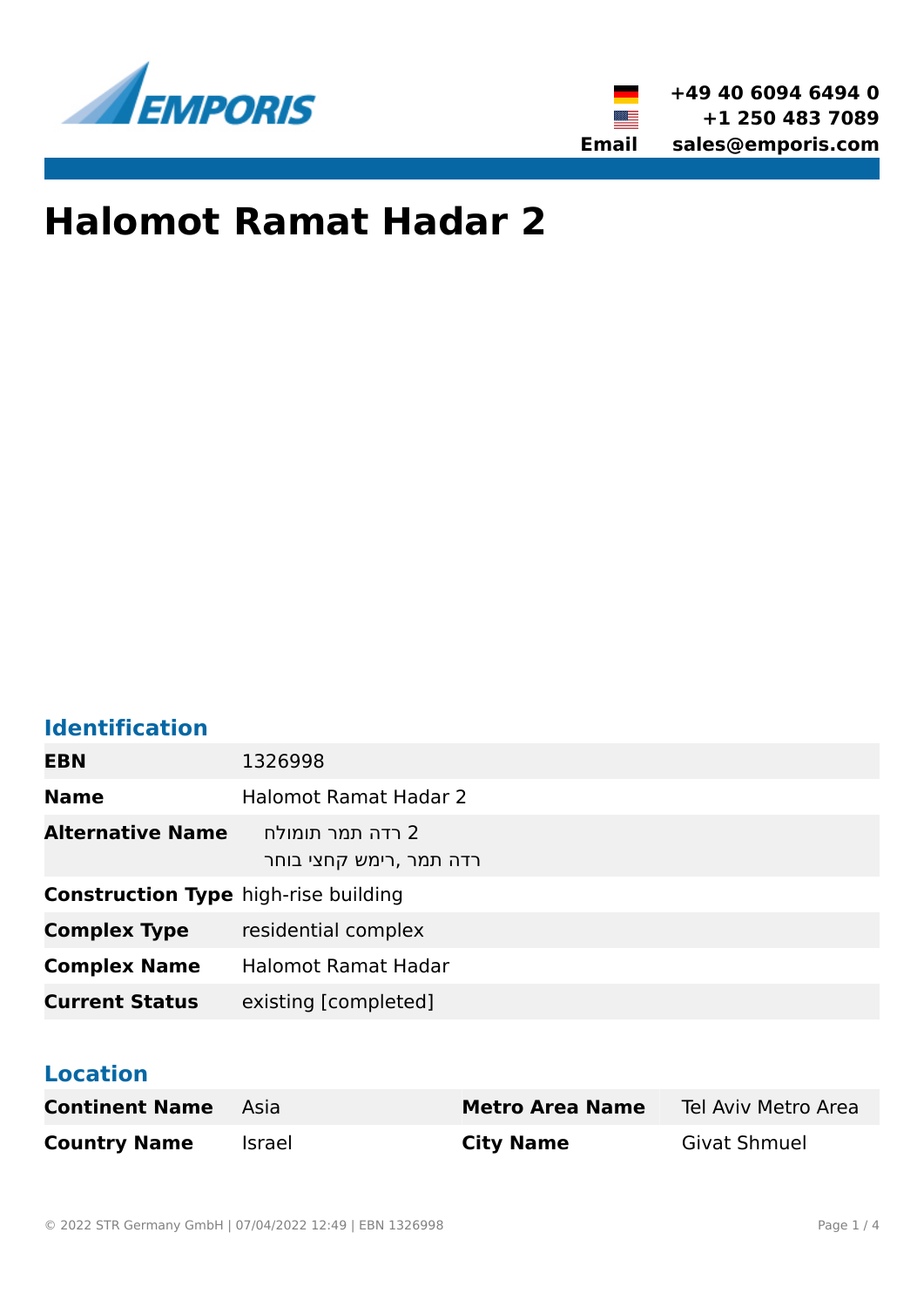

| <b>State Name</b>                                                                                                        | <b>Center District</b> |                     | <b>Address (as text)</b>                  |                                           | <b>Yitzhak Shamir</b><br>Street, Ramat Hadar |
|--------------------------------------------------------------------------------------------------------------------------|------------------------|---------------------|-------------------------------------------|-------------------------------------------|----------------------------------------------|
| <b>Description</b>                                                                                                       |                        |                     |                                           |                                           |                                              |
| <b>Structural</b><br><b>Material</b>                                                                                     | concrete               |                     | <b>Main Usage</b>                         |                                           | residential<br>condominium                   |
| <b>Architectural style modernism</b>                                                                                     |                        |                     |                                           |                                           |                                              |
| <b>Spatial dimensions</b>                                                                                                |                        |                     |                                           |                                           |                                              |
| <b>Height (structural)</b>                                                                                               |                        | 254.72 ft           | <b>Floors (overground)</b>                |                                           | 24                                           |
| <b>Height (tip)</b>                                                                                                      |                        | 254.72 ft           | <b>Units</b>                              |                                           | <b>Buy full PDF</b>                          |
| <b>Height (roof)</b>                                                                                                     |                        | 250.59 ft           | <b>Parking places</b>                     |                                           | 106                                          |
| <b>Floors (underground)</b>                                                                                              |                        | $\overline{2}$      | <b>Elevators</b>                          |                                           | 3                                            |
|                                                                                                                          |                        |                     |                                           |                                           |                                              |
| <b>Years and costs</b>                                                                                                   |                        |                     |                                           |                                           |                                              |
| <b>Year (construction</b><br>start)                                                                                      |                        | 2016                | <b>Year (construction</b><br>end)         |                                           | 2019                                         |
|                                                                                                                          |                        |                     |                                           |                                           |                                              |
| <b>Involved companies</b>                                                                                                |                        |                     |                                           |                                           |                                              |
| Architect.<br><b>Gal Or Fishbain Architects</b><br><b>36 HaNamal Street</b><br>6350665 Tel Aviv - Yaffo<br><b>Israel</b> |                        |                     | Email                                     | Phone +972 372 94900<br>boaz@gf2005.co.il |                                              |
| Additional company data available for this building                                                                      |                        |                     |                                           |                                           |                                              |
| <b>Acoustics Consultant</b>                                                                                              |                        | <b>Buy full PDF</b> | <b>Geotechnical</b><br><b>Engineering</b> |                                           | <b>Buy full PDF</b>                          |
| <b>Construction Company</b>                                                                                              |                        | <b>Buy full PDF</b> | <b>Interior Designer</b>                  |                                           | <b>Buy full PDF</b>                          |
| <b>Cooling Installation</b>                                                                                              |                        | <b>Buy full PDF</b> | <b>Landscape Architect</b>                |                                           | <b>Buy full PDF</b>                          |
| <b>Developer</b>                                                                                                         |                        | <b>Buy full PDF</b> | <b>Planning Consultant</b>                |                                           | <b>Buy full PDF</b>                          |
| Need additional information? Contact us now!                                                                             |                        |                     |                                           |                                           |                                              |

#### **Need additional information? Contact us now!**

| 'Phone       | +49 40 6094 6494 0 |
|--------------|--------------------|
| <b>Phone</b> | +1 250 483 7089    |
| Email        | sales@emporis.com  |

Hamburg 09:00 am - 07:00 pm New York 03:00 am - 01:00 pm Tokyo 04:00 pm - 02:00 am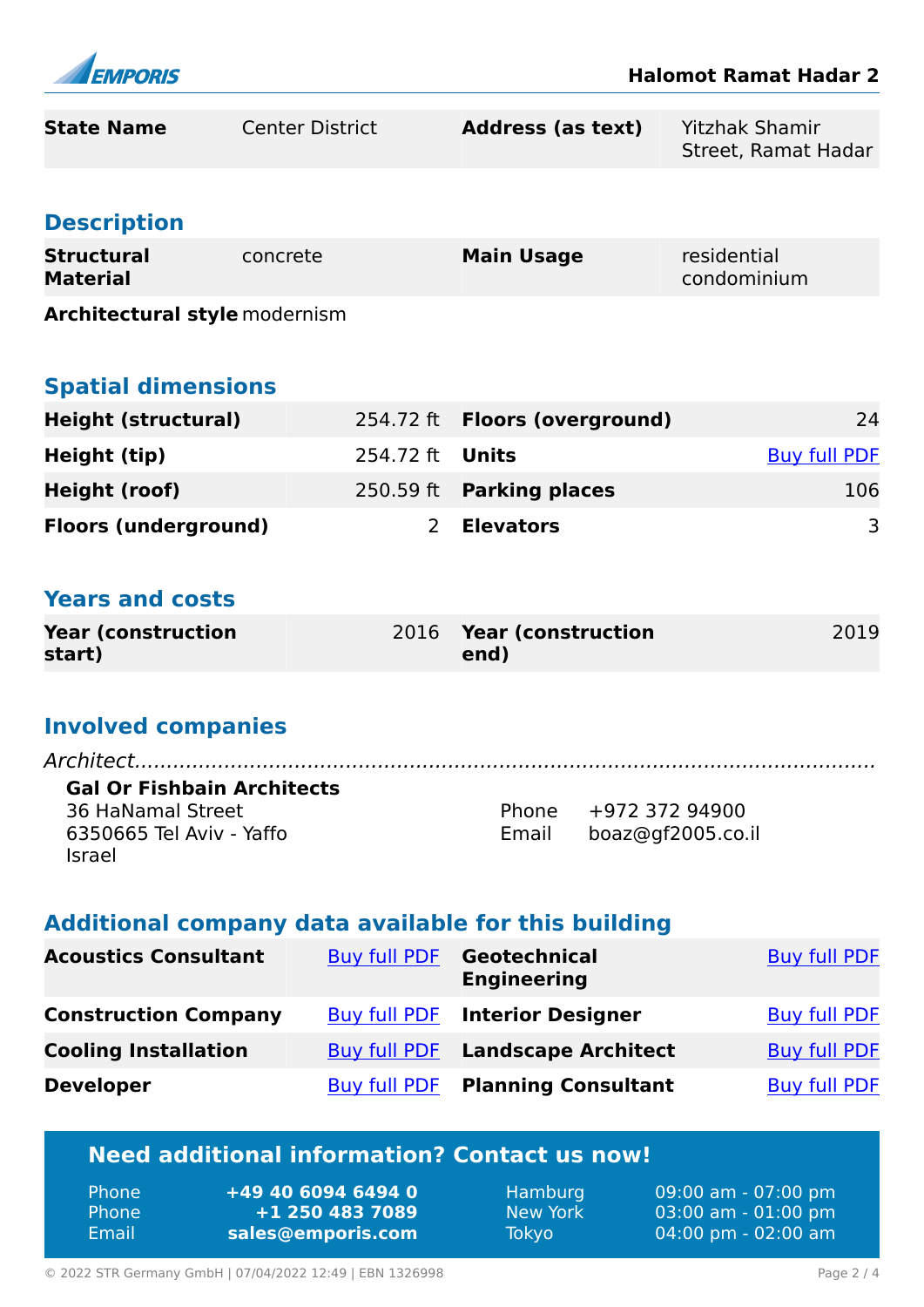



| <b>Electrical Engineering</b>               | Buy full PDF        | <b>Project Management</b>                          | <b>Buy full PDF</b> |
|---------------------------------------------|---------------------|----------------------------------------------------|---------------------|
| <b>Elevator Engineering</b>                 | Buy full PDF        | <b>Sanitary Engineering</b>                        | <b>Buy full PDF</b> |
| <b>Facade Supplier</b>                      | Buy full PDF        | <b>Sealants &amp; Adhesives</b><br><b>Supplier</b> | <b>Buy full PDF</b> |
| <b>Fire Protection</b><br><b>Contractor</b> | <b>Buy full PDF</b> | <b>Structural Engineering</b>                      | <b>Buy full PDF</b> |
| <b>Foundation</b><br><b>Engineering</b>     | <b>Buy full PDF</b> | <b>Traffic Consultant</b>                          | <b>Buy full PDF</b> |

# **Need additional information? Contact us now!**

Phone **+49 40 6094 6494 0<br>
Phone <b>+1 250 483 7089** Phone **+1 250 483 7089** Email **<sales@emporis.com>**

Hamburg 09:00 am - 07:00 pm<br>New York 03:00 am - 01:00 pm New York 03:00 am - 01:00 pm<br>Tokyo 04:00 pm - 02:00 am 04:00 pm - 02:00 am